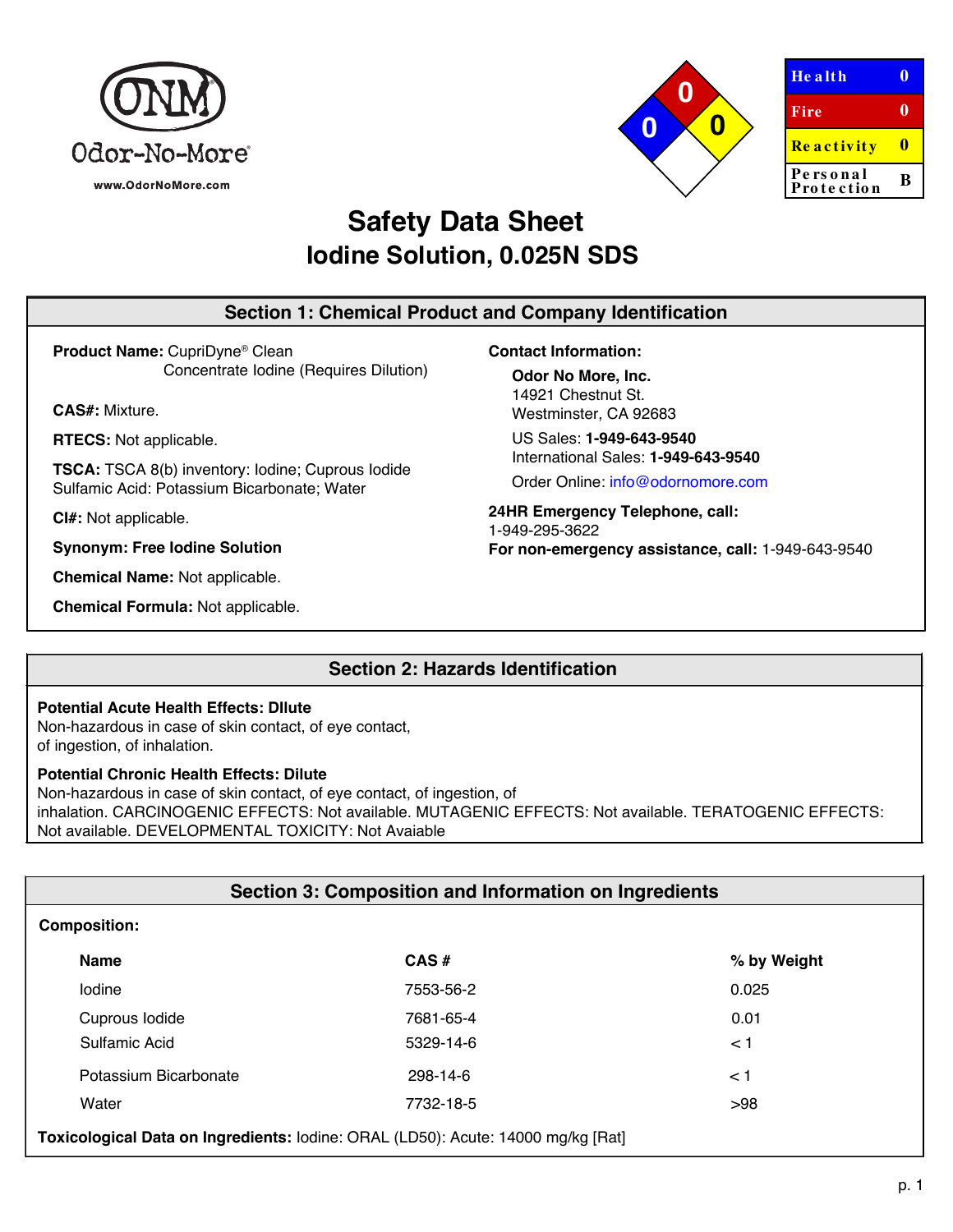# **Section 4: First Aid Measures**

**Eye Contact:** Immediately flush eyes with running water for at least 15 minutes, keeping eyelids open. Cold water may be used.

## **Skin Contact:**

After contact with skin, wash immediately with plenty of water. Gently and thoroughly wash the contaminated skin with running water and non-abrasive soap. Be particularly careful to clean folds, crevices, creases and groin. Cold water may be used. Cover the irritated skin with an emollient. If irritation persists, seek medical attention.

## **Serious Skin Contact:** Not available.

**Inhalation:** Allow the victim to rest in a well ventilated area. Seek immediate medical attention.

**Serious Inhalation:** Not available.

## **Ingestion:**

Do not induce vomiting. Loosen tight clothing such as a collar, tie, belt or waistband. If the victim is not breathing, perform mouth-to-mouth resuscitation. Seek immediate medical attention.

**Serious Ingestion:** Not available.

# **Section 5: Fire and Explosion Data**

**Flammability of the Product:** Non-flammable.

**Auto-Ignition Temperature:** Not applicable.

**Flash Points:** Not applicable.

**Flammable Limits:** Not applicable.

**Products of Combustion:** Not available.

**Fire Hazards in Presence of Various Substances:** Not applicable.

## **Explosion Hazards in Presence of Various Substances:**

Risks of explosion of the product in presence of mechanical impact: Not available. Risks of explosion of the product in presence of static discharge: Not available.

**Fire Fighting Media and Instructions:** Not applicable.

**Special Remarks on Fire Hazards:** Not available.

**Special Remarks on Explosion Hazards:** Not available.

# **Section 6: Accidental Release Measures**

## **Small Spill:**

Dilute with water and mop up, or absorb with an inert dry material and place in an appropriate waste disposal container. Finish cleaning by spreading water on the contaminated surface and dispose of according to local and regional authority requirements.

## **Large Spill:**

Absorb with an inert material and put the spilled material in an appropriate waste disposal. Finish cleaning by spreading water on the contaminated surface and allow to evacuate through the sanitary system. Be careful that the product is not present at a concentration level above TLV. Check TLV on the MSDS and with local authorities.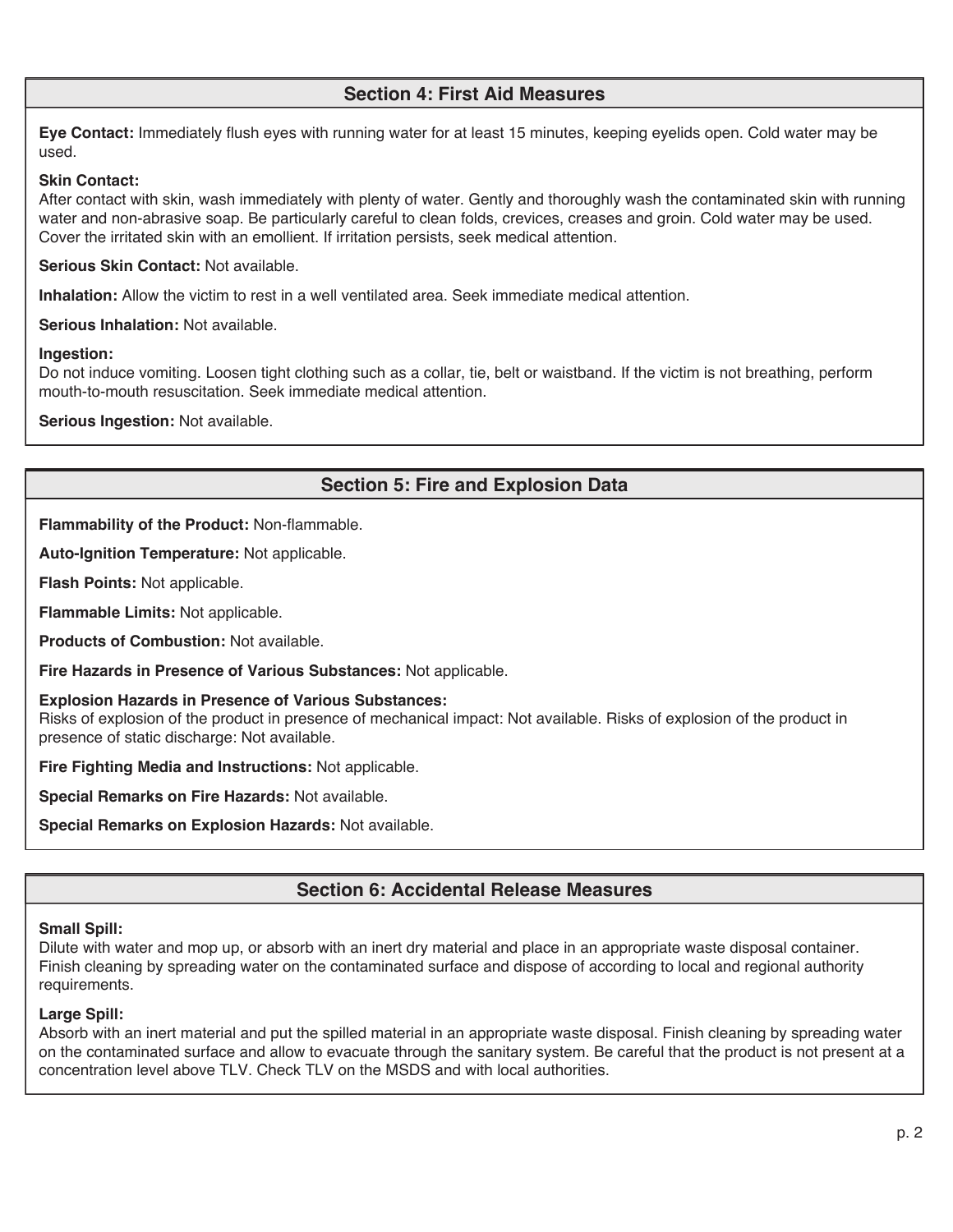# **Section 7: Handling and Storage**

#### **Precautions:**

Do not breathe excess gas/fumes/ vapour/spray. Avoid contact with skin. Wear suitable protective clothing. If you feel unwell, seek medical attention and show the label when possible.

#### **Storage:**

No specific storage is required. Use shelves or cabinets sturdy enough to bear the weight of the chemicals. Be sure that it is not necessary to strain to reach materials, and that shelves are not overloaded.

# **Section 8: Exposure Controls/Personal Protection**

#### **Engineering Controls:**

Provide exhaust ventilation or other engineering controls to keep the airborne concentrations of vapors below their respective threshold limit value.

**Personal Protection:** Safety glasses. Lab coat. Gloves.

#### **Personal Protection in Case of a Large Spill:**

Splash goggles. Full suit. Boots. Gloves. Suggested protective clothing might not be sufficient; consult a specialist BEFORE handling this product.

## **Exposure Limits:**

Iodine CEIL: 0.1 (ppm) from ACGIH (TLV) CEIL: 1 (mg/m3) from OSHA Consult local authorities for acceptable exposure limits.

## **Section 9: Physical and Chemical Properties**

#### **Physical state and appearance:** Liquid.

**Odor:** Not available.

**Taste:** Not available.

**Molecular Weight:** Not applicable.

**Color:** Clear/Slight yellow tint

**pH (1% soln/water):** 5.5-6.5

**Boiling Point:** The lowest known value is 100°C (212°F) (Water).

**Melting Point:** Not available.

**Critical Temperature:** Not available.

**Specific Gravity:** Weighted average: 1.01 (Water = 1)

**Vapor Pressure:** The highest known value is 17.535 mm of Hg (@ 20°C) (Water).

**Vapor Density:** The highest known value is 0.62 (Air = 1) (Water).

**Volatility:** Not available.

**Odor Threshold:** Not available.

**Water/Oil Dist. Coeff.:** Not available.

**Ionicity (in Water):** Not available.

**Dispersion Properties:** See solubility in water, methanol, diethyl ether, acetone.

#### **Solubility:**

Easily soluble in cold water, hot water. Soluble in diethyl ether. Partially soluble in methanol, acetone.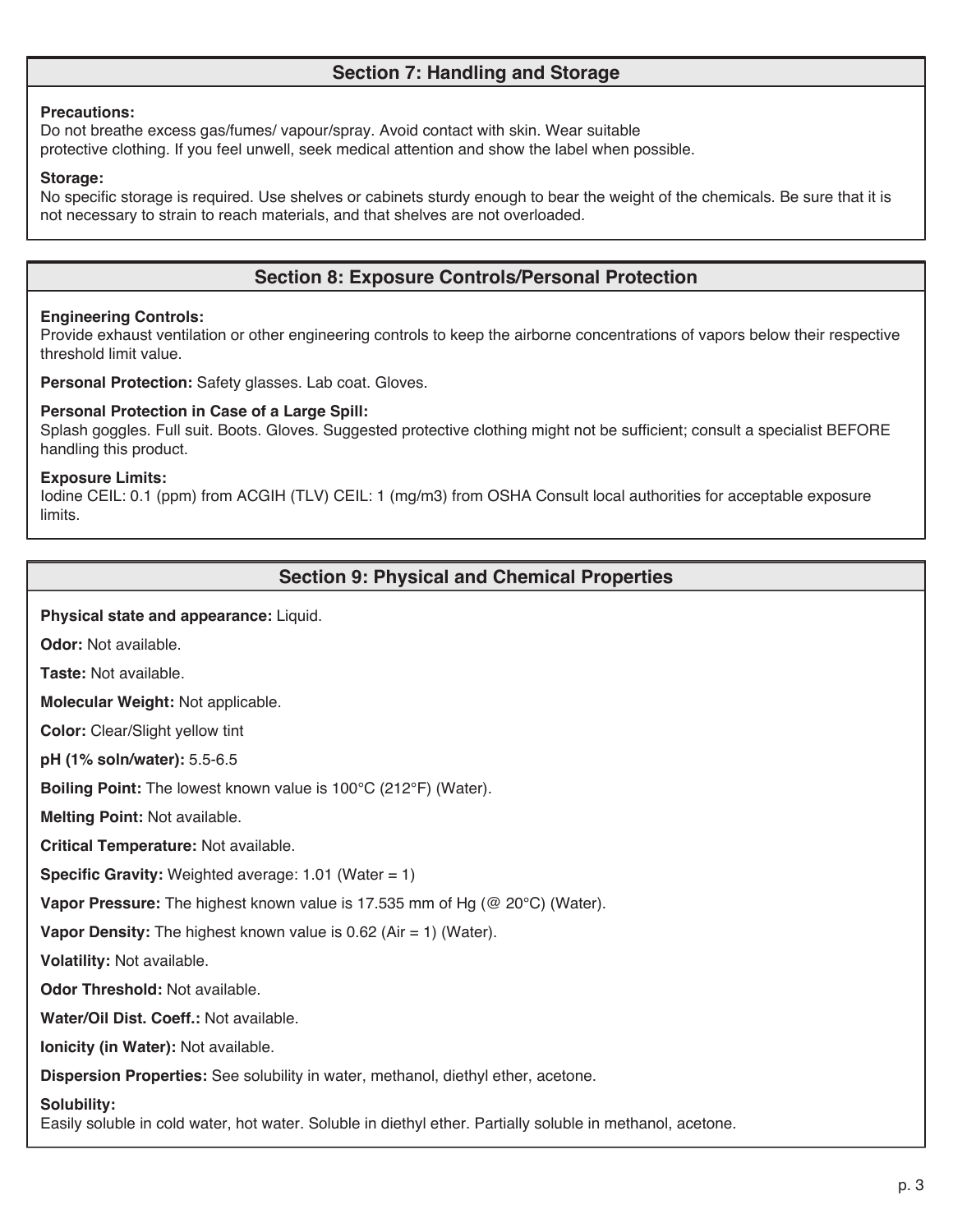# **Section 10: Stability and Reactivity Data**

**Stability:** The product is stable.

**Instability Temperature:** Not available.

**Conditions of Instability:** Not available.

**Incompatibility with various substances:** Slightly reactive to reactive with oxidizing agents, combustible materials, organic materials, metals, acids.

#### **Corrosivity:**

Slightly corrosive to corrosive in presence of aluminum, of zinc, of copper. Non-corrosive in presence of glass.

**Special Remarks on Reactivity:** Not Available

## **Special Remarks on Corrosivity:** Not available.

**Polymerization:** No.

## **Section 11: Toxicological Information**

**Routes of Entry:** Absorbed through skin. Inhalation. Ingestion.

**Toxicity to Animals:** LD50: Not available. LC50: Not available.

**Chronic Effects on Humans:** DEVELOPMENTAL TOXICITY: Not Available

**Other Toxic Effects on Humans:** Non-hazardous in case of skin contact, of ingestion, of inhalation.

**Special Remarks on Toxicity to Animals:** Not available.

**Special Remarks on Chronic Effects on Humans:** Not available.

**Special Remarks on other Toxic Effects on Humans:** Not Available

## **Section 12: Ecological Information**

**Ecotoxicity:** Not available.

**BOD5 and COD:** Not available.

**Products of Biodegradation:**

Possibly hazardous degradation products are not likely.

**Toxicity of the Products of Biodegradation:** Not available.

**Special Remarks on the Products of Biodegradation:** Not available.

# **Section 13: Disposal Considerations**

**Waste Disposal:**